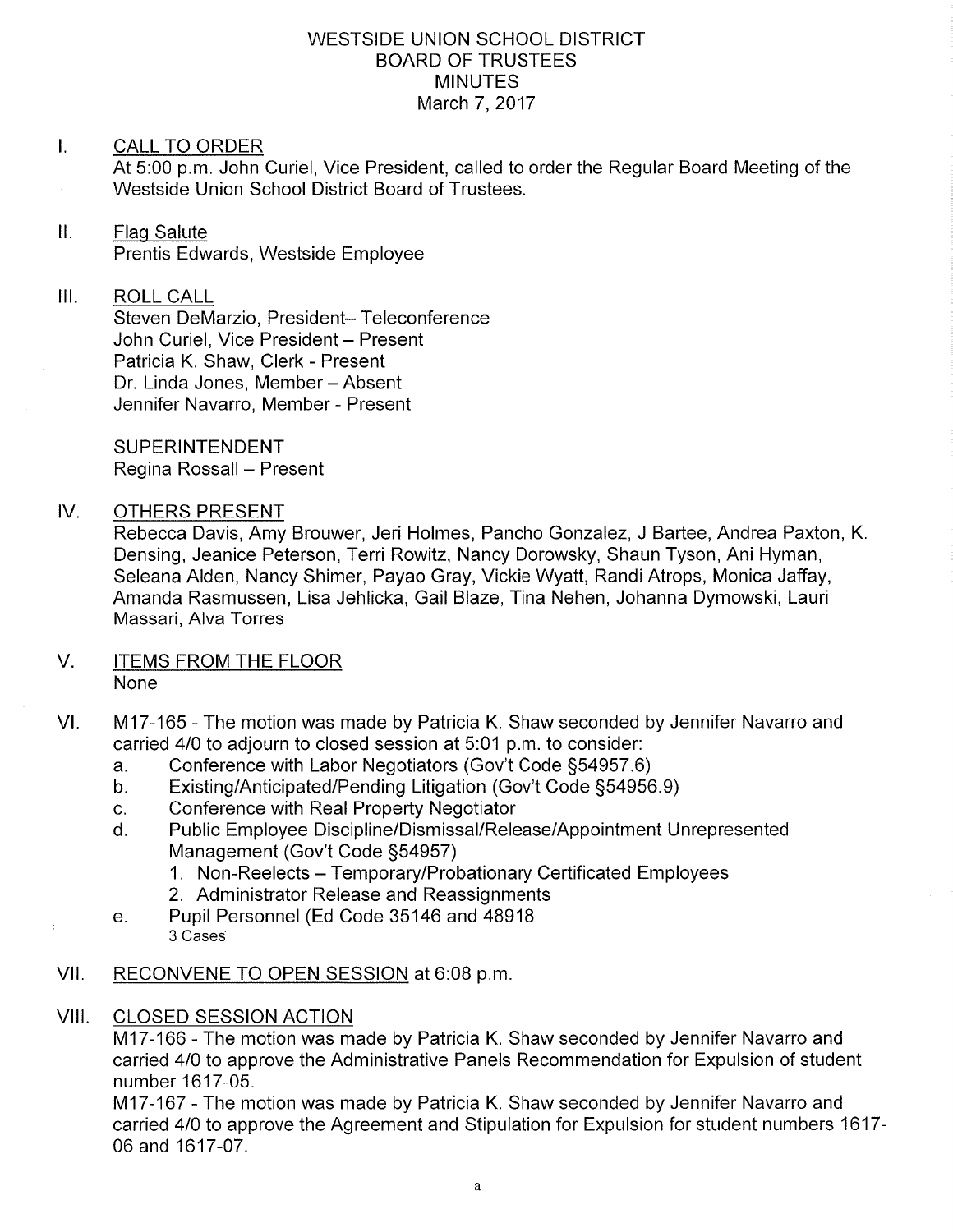Minutes Regular Board Meeting March 7, 2017

M17 -168 - The motion was made by Patricia K. Shaw seconded by Jennifer Navarro and carried 4/0 to approve Resolutions 17-18, 17-19, 17-20, 17-21, 17-22, 17-23, 17-24, 17-25, 17-26, 17-27, 17-28, 17-29, 17-30,7-31, 17-32, 17-33, 17-34, 17-35, 17-36, 17-38, 17-39, 17-40, 17-41, and 17-42. The Board authorizes execution of signature duties to the Vice President, John Curiel, for Non-Reelection of Temporary/Probationary Certificated Employees. M17-169 - The motion was made by Patricia K. Shaw seconded by Steve DeMarzio and carried 4/0 to approve Resolutions 17-44, 17-45, 17-46, 17-47, 17-48, 17-49, 17-50, 17-51, 17-52, 17-53, 17-54, 17-55, 17-56, 17-57, 17-58, 17-59, 17-60, 17-61, 17-62, 17-63, 17-64, 17-65, 17-66,17-67,17-68, 17-69,17-70,17-71,17-72, and 17-73. The Board authorizes execution of signature duties to the Vice President, John Curiel, to Release and Reassign Administrative Employees

## IX. PRESENTATIONS

A. Site Presentations and Employee Recognitions

- . Quartz Hill
- . Valley View
- B. Survey Amanda Harrison
- C.  $2^{nd}$  Interim Report Lisa Jehlicka

# X. HEARING SESSION/STAFF REPORTS

A. Board Comments:

Jennifer Navarro:

- Quartz Hill  $-$  I enjoyed hearing about your dash and dot program. I think it's fantastic that students are learning technology at such a young age.
- . Valley View I was able to visit Valley View last week and read to students. I love your motto, Shine On; I really felt that when I visited. I think your passion is contagious, keep up the good work. Thank you for showing me around when <sup>I</sup> visited.
- I also visited Rancho Vista last week. I look forward to visiting the other sites.
- . On Tuesday night, 2128117, I attended the parent meeting on bullying at Sundown. Patricia K. Shaw:
- . I echo my fellow Trustees comments.
- . I attended the Hispanic Chamber meeting today

John Curiel:

- . Quartz Hill Thank you for the math lesson. lt's good to see you collaborating together. Thank you very much to your teachers, students and parents.
- Valley View Thank you, Valley View, for your presentation this evening. I commend you for all your hard work and creating a sharing culture.
- $\bullet$  I would like to thank, Lisa Jehlicka, for your report this evening on the 2<sup>nd</sup> Interim.
- A Parcel Tax is an option for additional revenue.
- . I would like to thank all the presenters for answering our questions this evening. Steve DeMarzio:
- . Quartz Hill Great presentation, I enjoyed hearing about your programs, outstanding job.
- . Valley View Ms. Davis and Ms. Brouwer, you are doing many things on your campus. Thank you for emphasizing the data, LCAP Goals, attendance, and afterschool enrichment. lt is outstanding that your students are coding at an early age.
- B. Staff Reports: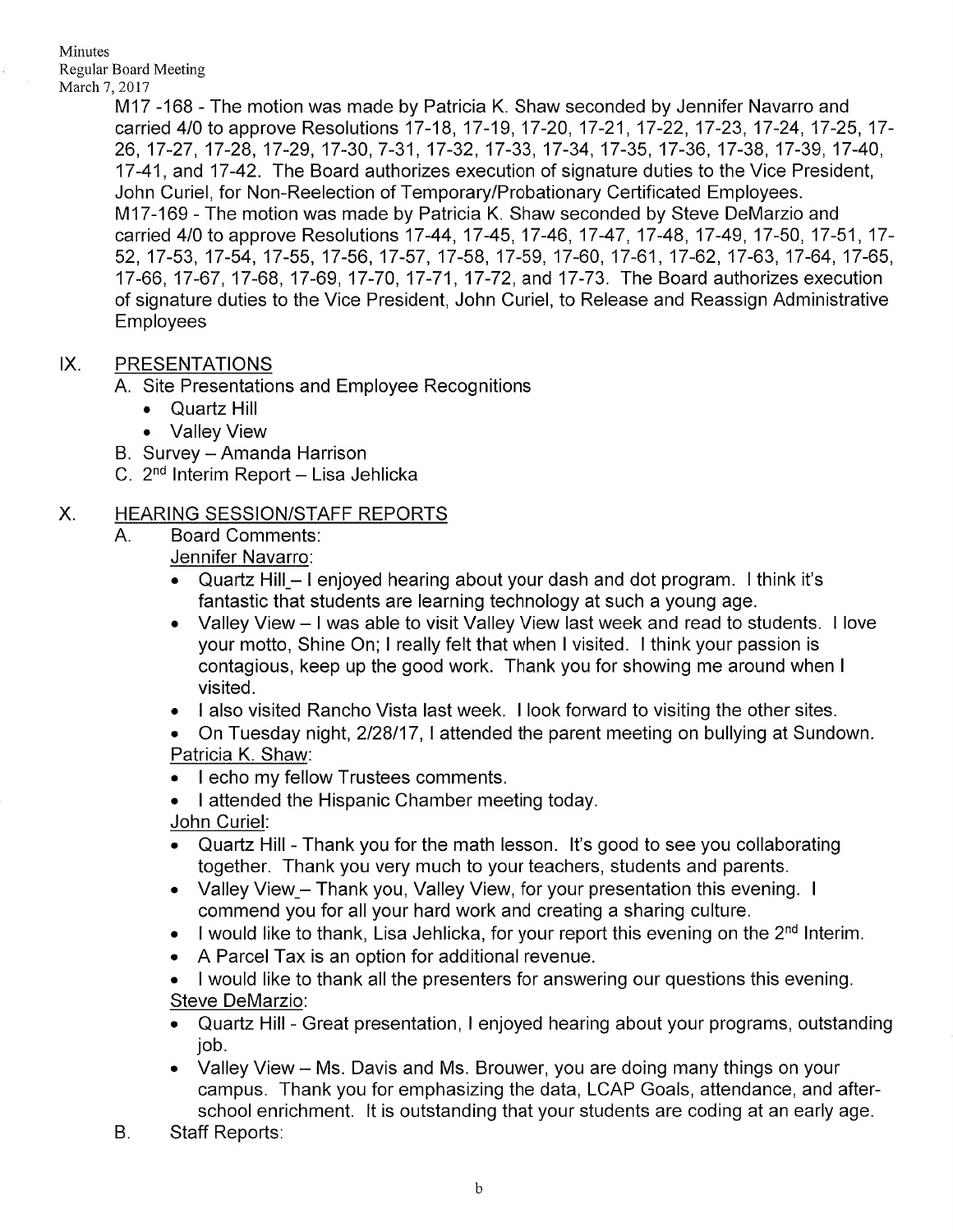#### Minutes Regular Board Meeting March 7, 2017

- 1. Assistant Superintendent Administrative Services Shawn Cabey
	- a. Quartz Hill I think it's very cool that we are teaching students technology at a young age.
	- b. Valley View I am excited to see the technology transformation at your site.
- 2. Assistant Superintendent Educational Services Marguerite Johnson
	- a. California Department of Education Dashboard Presentation
	- b. Rebecca, what a nice presentation this evening.
	- c. Thank you, Lisa, for your presentation on the 2<sup>nd</sup> interim.
	- d. Quartz Hill what a great presentation.
- 3. Deputy Superintendent Robert Hughes
	- a. Both schools did a very nice job. lt's very nice to see what the CCA's do at your schools.
	- b. We are still hiring for next year, the nexi job fair is on April 8.
- 4. Superintendent Regina Rossall
	- Mrs. Rossall reviewed the following items with the Trustees:
	- a. Great job Quartz Hill, I see great improvement.
	- b. I would also like to thank Quaftz Hill and Valley View for outstanding presentations. <sup>I</sup>see all the things going on is helping our students be successful We have had several presentations showing the addition of the PE teachers, counselors and CCA's have been a benefit to our students.
	- c. We are all focused on student achievement.
	- d. Lisa Jehlicka, thank you for your presentation on the budget.
	- e. We had a meeting with the Palmdale Parks and Recreation staff this last week and they will not be able to provide after school care for our schools starting in the 2017-18 school year. They will be moving those funds to another area. We will have to find other after school care providers for the Palmdale school sites. We have other providers that we will be speaking with. These other programs
	- are more expensive than the city's after school care. f. Hillview did qualify for a visit with the Golden Ribbon program, on Thursday, March 16. The  $6<sup>th</sup>$  grade honors academy is the feature program.<br>g. Hillview will also have a WASC visit in April.
	-
	- h. I would like to thank Christina Fitzgerald for putting together the wonderful video of Westside students and programs that was seen at the AV Board of Trade Business Outlook Conference.

## XI. PERSONALAPPEARANCES

- Westside Union Teachers Association Representative Bob Dunham, President  $A_{\cdot}$
- California School Employee Association Representative Jeri Holmes, President  $B<sub>r</sub>$
- Parent Teachers Association Representative  $C_{\cdot}$
- WAVE Representative Patricia Shaw and Robert Hughes D.
	- . Next meeting is March 8,2017, 6:30 p.m. in room 4 at the District Office.
- Xll. ITEMS FROM THE FLOOR Continued None
- XIII. PUBLIC HEARING None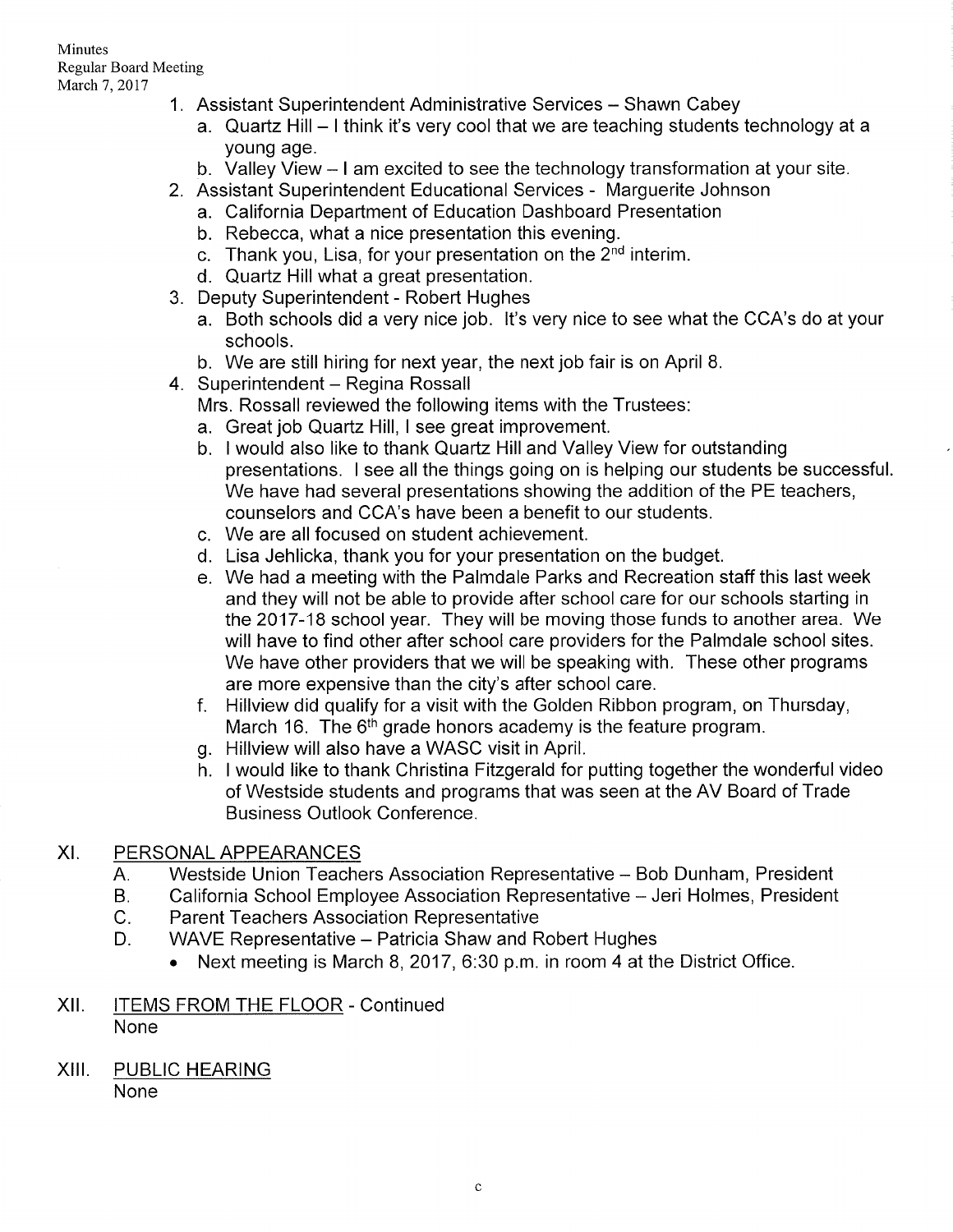Minutes Regular Board Meeting

# March 7, 2017<br>XIV. BUSINESS SESSION

- 
- A. Organizational/Governance<br>1. M17-170 Item 1. Approval of the revised agenda of the Regular Board Meeting of March 7, 2017, as submitted. The motion was made by Patricia K. Shaw seconded by Steve DeMarzio and carried 410.
- 2. M17-171 Items 2a 2h. The motion was made by Patricia K. Shaw seconded by Jennifer Navarro and carried 4/0 to approve the consent agenda.
	- 2a Minutes of the Regular Meeting on February 21, 2017<br>
	2b Fundraising Authorization<br>
	2c Overnight Field Trip Houston, Texas<br>
	2d Personnel Report Revised<br>
	2e Purchase Orders
	-
	-
	-
	-
	-
	-
	-
- 2f Consultant/Contract Agreement Schedule<br>2g Conference/Workshop Schedule<br>2h Survey 3. M17-172 Item 3. The motion was made by Jennifer Navarro seconded by Patricia K. Shaw and carried 410 to approve the second and final reading of Board Bylaws:
	- . BB 9300, Governance
	- . BB 9310, Policy Manual
	- . BB/AR 9311, Board Policies
	- . BB 9312, Board Bylaws
	- . BB 9313, Administrative Regulations
- BB 9314, Suspension of Policies, Bylaws, Administrative Regulations<br>4. ltem 4. Discussion Item
- - Board Governance Nothing at this time.

## XV. EDUCATIONAL SERVICES

- 5. M17-173- Item 5. The motion was made by Patricia K. Shaw seconded by Steve DeMarzio and carried 410 to approve the second and final reading of the revised Board Policies and Administrative Regulations.
	- BP/AR 5145.3, Nondiscrimination/Harassment
	- BP/AR 5145.7, Sexual Harassment
- M17-174 Item 6. The motion was made by Patricia K. Shaw seconded by Jennifer Navarro and carried 410 to approve the Consolidated Application, Winter Submission. 6
- M17-175 Item 7. The motion was made by Patricia K. Shaw seconded by Jennifer Navarro and carried 410 to approve the site plans for Sundown and Rancho Vista Elementary Schools. 7

# XVI. PERSONNEL

8. M17-176 - Item 8. The motion was made by Patricia K. Shaw seconded by Steve DeMarzio and carried 410 to approve Resolution 17-17, Retirement of Janice Costello

# XVII. BUSINESS

9. M17-177 - Item 9. The motion was made by Patricia K. Shaw seconded by Jennifer Navarro and carried 4/0 to approve the 2<sup>nd</sup> Interim Report.

# XVIII. NEW BUSINESS

- . Communication Protocol
- . Appointment Process